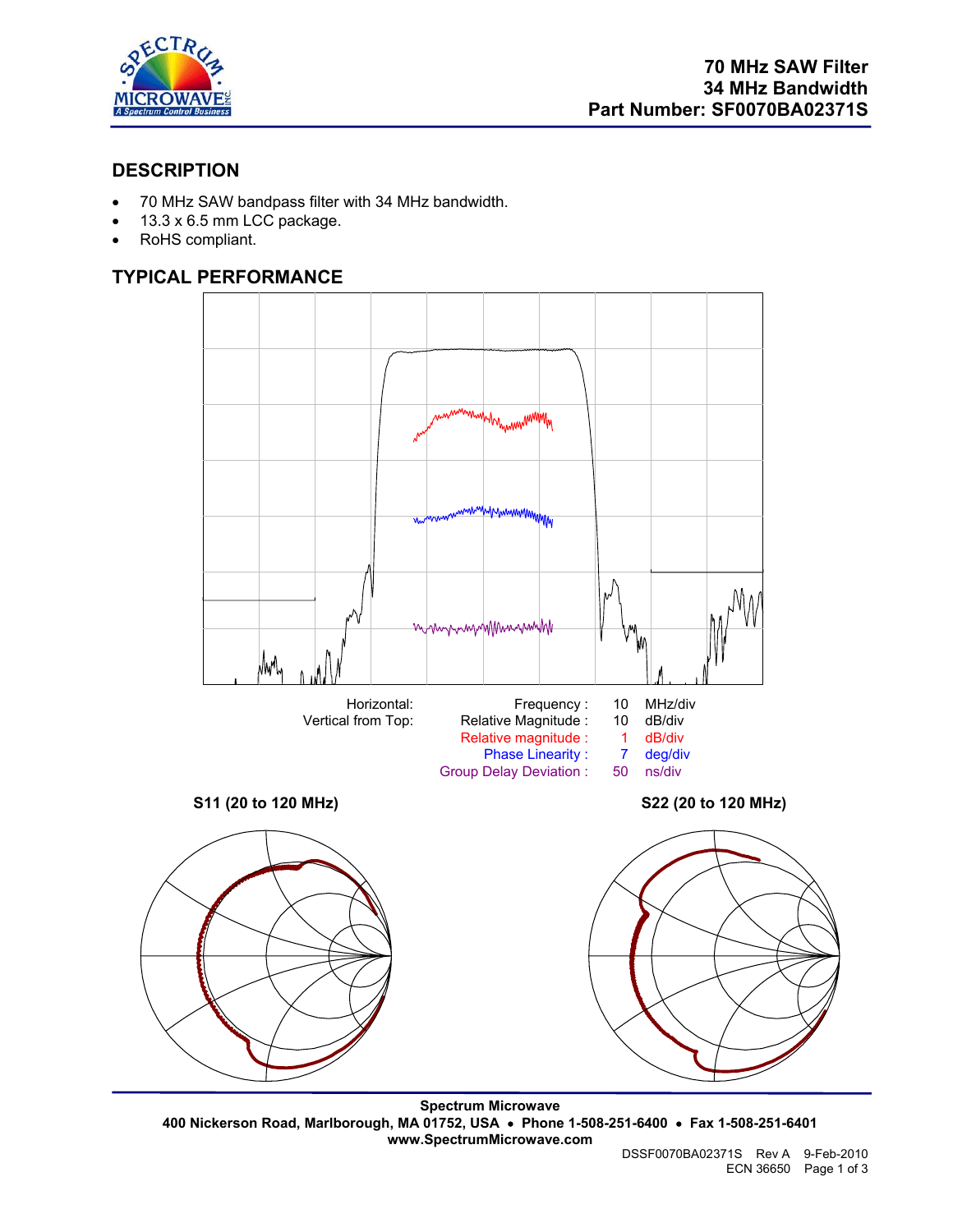

## **SPECIFICATION**

| <b>Parameter</b>                   | Min   | Typ   | <b>Max</b> | <b>Units</b> |
|------------------------------------|-------|-------|------------|--------------|
| Center Frequency (Fc) <sup>1</sup> | 69.80 | 70.00 | 70.20      | <b>MHz</b>   |
| <b>Insertion Loss</b>              |       | 18.5  | 20         | dB           |
| 1 dB Bandwidth                     | 31.00 | 32.70 |            | <b>MHz</b>   |
| 3 dB Bandwidth                     | 34.00 | 34.40 |            | <b>MHz</b>   |
| 35 dB Bandwidth                    |       | 40.4  | 54.00      | <b>MHz</b>   |
| Passband Ripple <sup>2</sup>       |       | 0.7   | 1.0        | $dB$ $p-p$   |
| Phase Ripple <sup>2</sup>          |       | 3.8   | 7          | deg p-p      |
| <b>Group Delay Variation</b>       |       | 15    | 50         | ns p-p       |
| <b>Absolute Delay</b>              |       | 1.08  | 1.10       | <b>us</b>    |
| Rejection (20 MHz to 40 MHz)       | 45    | 54    |            | dB           |
| Rejection (100 MHz to 120 MHz)     | 40    | 44    |            | dB           |
| Source and Load Impedance          |       | 50    |            | ohms         |
| Ambient Temperature (Tref)         |       | 25    |            | $^{\circ}C$  |

Notes: 1. Average of the lower and upper 3 dB band edge frequencies.

2. These are measured in the central 80% of the 3 dB bandwidth.

3. Typical change of filter frequency response with temperature is Δf = (T-T<sub>ref</sub>)\*Tc\*Fc, in ppm.

## **MAXIMUM RATINGS**

| <b>Parameter</b>                                       | <u>Minz</u> |     | Max | Units                                 |
|--------------------------------------------------------|-------------|-----|-----|---------------------------------------|
| Storage Temperature Range                              | -40         | 25  | 85  | $\sim$                                |
| Operating Temperature Range (T)                        | 20          | 25  | 30  | $\sim$                                |
| Temperature Coefficient of Frequency (Tc) <sup>3</sup> |             | -94 |     | $ppm$ <sup><math>\circ</math></sup> C |
| Input Power Level                                      |             |     | 13  | dBm                                   |

#### **MATCHING CIRCUIT**



Notes:

- 1. Recommend use of 2% tolerance matching components. Inductor Q=45.
- 2. Component values are for reference only and may change depending on board layout.